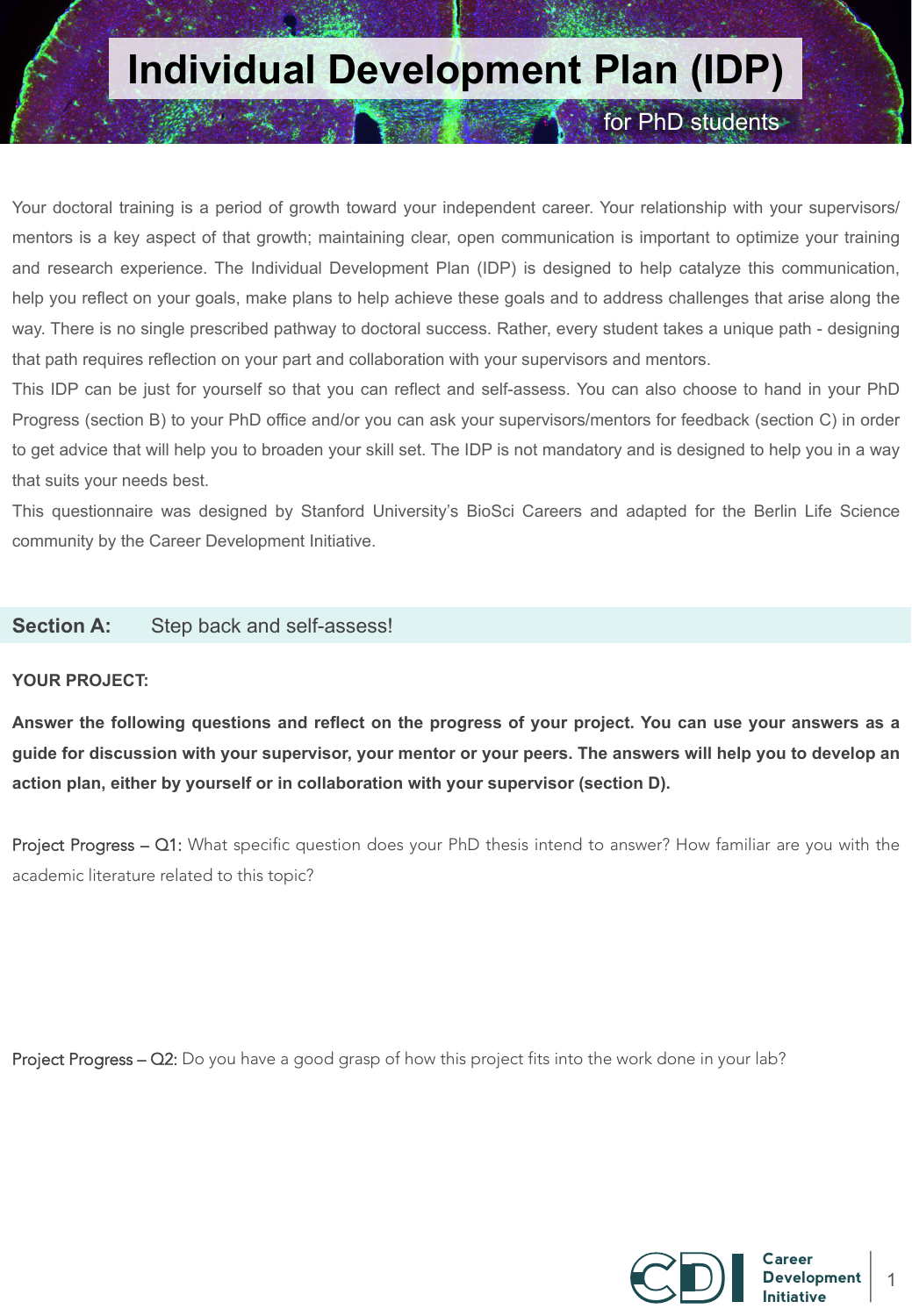Project Progress – Q3: Do you have a good grasp of how this project fits into the field as a whole? Are you able to answer questions and critically discuss your data and the data of others?

Project Progress – Q4: Is your project progressing? In case your project is "risky" in terms of results, is there a back-up plan?

Project Progress - Q5: What are your near-term research goals (next year)?

Project Progress – Q6: What are the challenges of your project? Have you thought of a way to overcome them?

Project Progress - Q7: What have you learned in terms of experimental techniques since you started? Do you need additional support to improve in some experimental technique? How could you get this suppport?

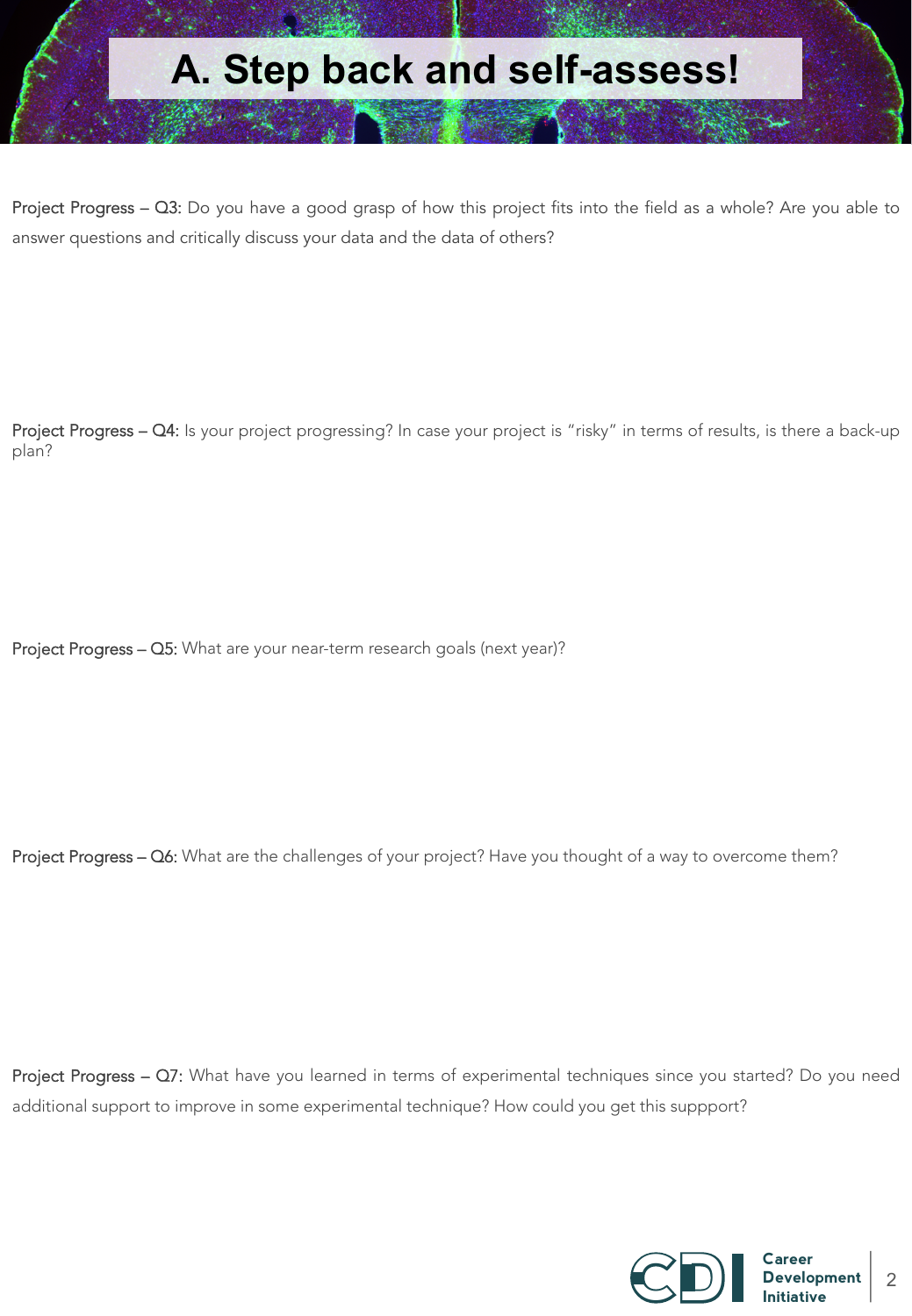Project Progress – Q8: Are you improving your presentation and science communication skills? Are you given enough opportunities to practice (group meetings, conferences, etc.)?

Project Progress - Q9: Do you have access to feedback and insights from experts in the field beyond your lab members?

Project Progress – Q10: Do you think the project is going at a pace and a direction that will allow you to graduate with the necessary publications within your desired timeframe?

Project Progress – Q11: Are you collecting full data sets (e.g. sufficient experimental replicates) of all promising experiments for future publications?

#### YOUR PERSONAL DEVELOPMENT:

While working on your PhD, it is easy to lose sight of the bigger picture of your career and personal goals. It is therefore useful to take a step back once in a while to self-assess. What have you learned so far? What is it that you still need to make your dreams come true? Have you stumbled upon something you would like to dig into deeper? Have you considered all of your options? The following questions aim to guide this process of self-assessment and to help you get a better understanding of yourself and your career strategy. Hopefully, this process will help you to design your own education and make the most of your time as a PhD student.

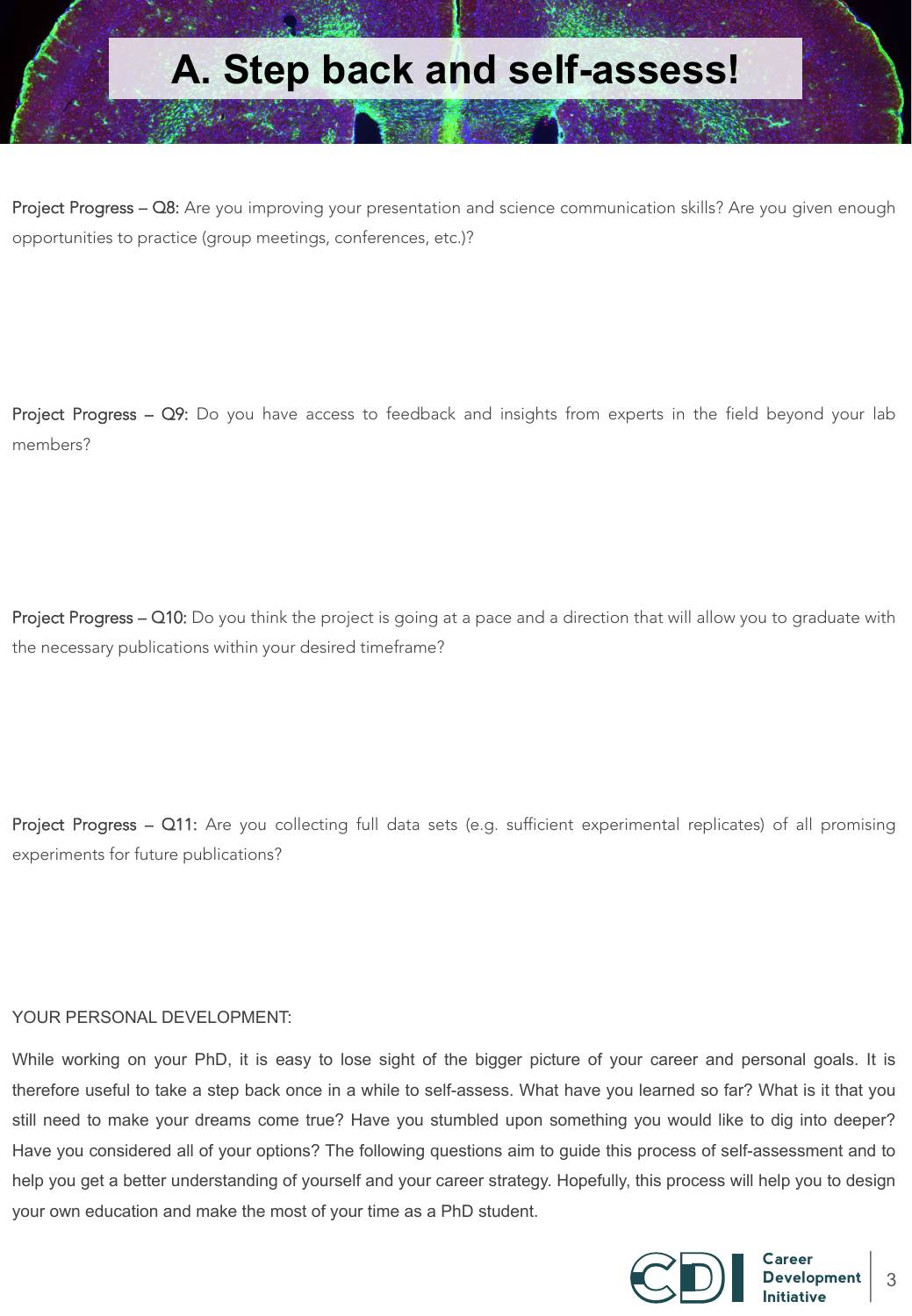Personal Progress – Q1: What activities do you envision yourself doing on a daily basis in 5-10 years (e.g. taking care of your family, living in your home-country, teaching, writing grants, etc.)?

Personal Progress - Q2: Have you started to think about your long-term goals (e.g. to make a big discovery in your field, to have a good work-life-balance, to have a secure vs. flexible lifestyle, etc.)? What are they?

Personal Progress - Q3: Have you thought about what factors inform these goals? If so, list any early thoughts you have.

Personal Progress - Q4: What features of the lab group and your relationships with colleagues are most helpful and supportive to your personal development?

Personal Progress - Q5: Are there any factors you are concerned about which may negatively affect your progress? What actions have you taken to overcome these challenges? Do you have someone in mind that might offer you support?

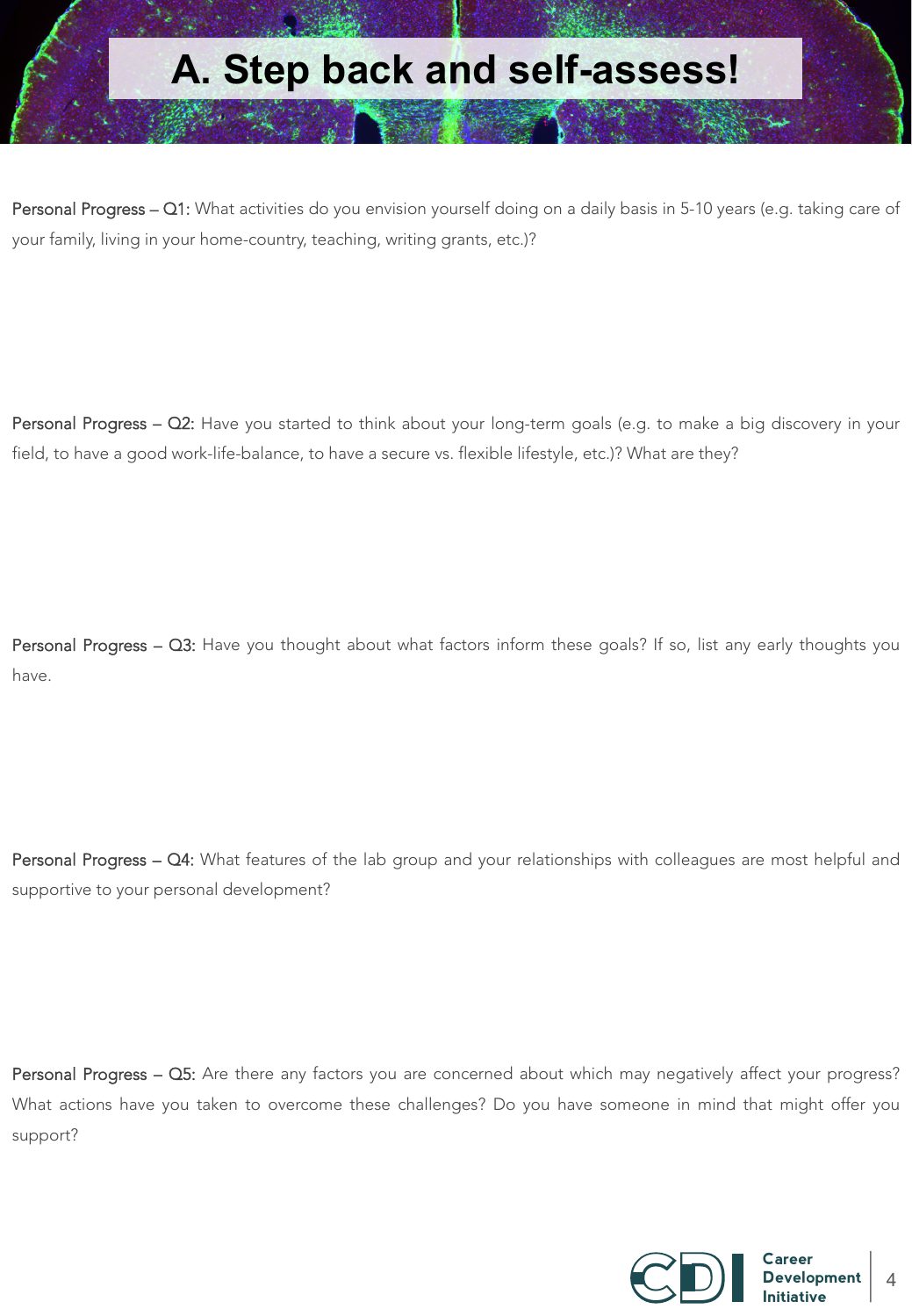Personal Progress – Q6: One of the most important parts of your PhD training is to develop a skill set that is transferable beyond graduation. Check the boxes for skills that you would like to target in the coming year (☐). Evaluate your strengths and weaknesses (1=weak, 3=strong) below relative to where you think a student should be at at your stage of PhD studies. You can ask your supervisor to make a similar assessment and hopefully this honest self-assessment and discussion will help you set goals for further training.

| RESEARCH SKILLS & SCIENTIFIC<br><b>THINKING</b> | Target skill | LEADERSHIP/PERSONNEL<br><b>MANAGEMENT</b> | Target<br>skill |
|-------------------------------------------------|--------------|-------------------------------------------|-----------------|
| Broad-based knowledge of science                | $123\Box$    | Delegating; providing instruction         | $123\Box$       |
| Critical reading of scientific literature       | $123\Box$    | Providing constructive feedback           | $123\Box$       |
| Experimental design                             | $123\Box$    | Dealing with conflict                     | $123\Box$       |
| Interpretation of data                          | $123\Box$    | Leading and motivating others             | $123\Box$       |
| Statistical analysis                            | $123\Box$    | Serving as a role model                   | $123\Box$       |
| Creativity and innovative thinking              | $123\Box$    | Setting expectations                      | $123\Box$       |
|                                                 |              |                                           |                 |
| <b>WRITING</b>                                  | Target skill | PROFESSIONALISM/INTERPERSONAL             | Target<br>skill |
| For a scientific publication                    | $123\Box$    | Identifying and seeking advice            | $123\Box$       |
| For a research proposal                         | $123\Box$    | Upholding commitments/deadlines           | $123\Box$       |
| For a lay audience                              | $123\Box$    | Maintaining positive relationships        | $123\Box$       |
| Grammar/structure                               | $123\Box$    | Approaching difficult conversations       | $123\Box$       |
| Editing your own writing                        | $123\Box$    |                                           |                 |

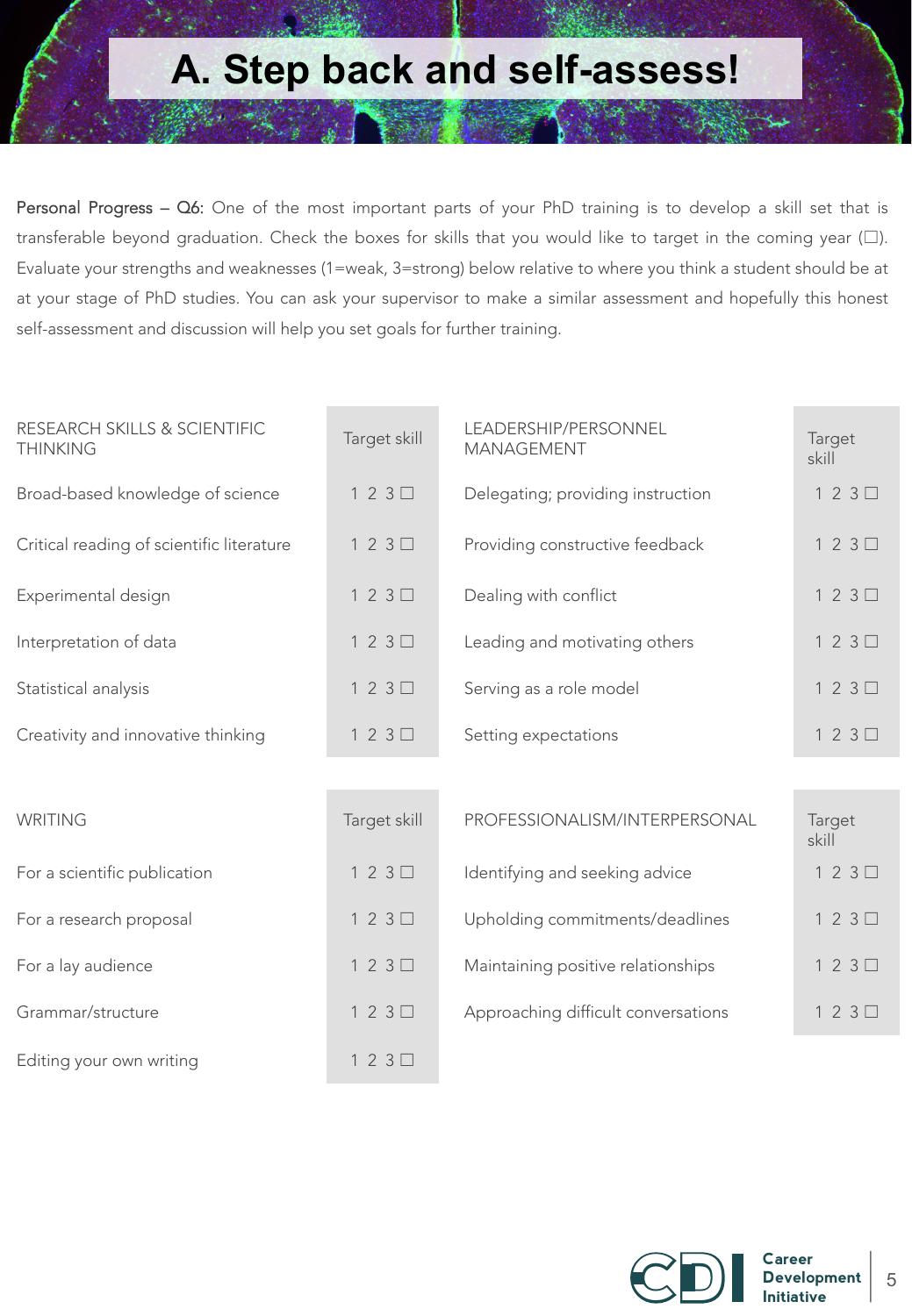| ORAL COMMUNICATION        | Target skill | PROJECT MANAGEMENT          | Target<br>skill |
|---------------------------|--------------|-----------------------------|-----------------|
| To a specialized audience | $123\Box$    | Planning projects           | $123\Box$       |
| To a lay audience         | $123\Box$    | Breaking down complex tasks | $123\Box$       |
| In a classroom            | $123\Box$    | Time management             | $123\Box$       |
| One-on-one                | $123\Box$    | Managing data and resources | $123\Box$       |
| English fluency           | $123\Box$    |                             |                 |

Personal Progress – Q7: What help can your supervisor or other faculty/staff provide? Do you have a mentor (a peer, a professor or someone outside academia)?

Personal Progress – Q8: Your success as a student is tightly linked to your physical and mental wellness. Are you actively taking care of both? How?

Suggestions for your next steps:

• Go over your answers and think about a plan for the next year for your personal development. You can check for events, courses, workshops etc. online, e.g.:

https://www.bihealth.org/en/institute/equal-opportunity/career/ https://www.bihealth.org/en/offers/academy/schedule/ https://www.drs.fu-berlin.de/oc\_event/book?pid=509 https://www.mdc-berlin.de/content/training-events https://www.ecn-berlin.de/events/events-2.html

Science Careers has come up with a questionnaire to help life-scientists self-assess and to facilitate their understanding which career path suits them best. Why not try it out?

https://myidp.sciencecareers.org/

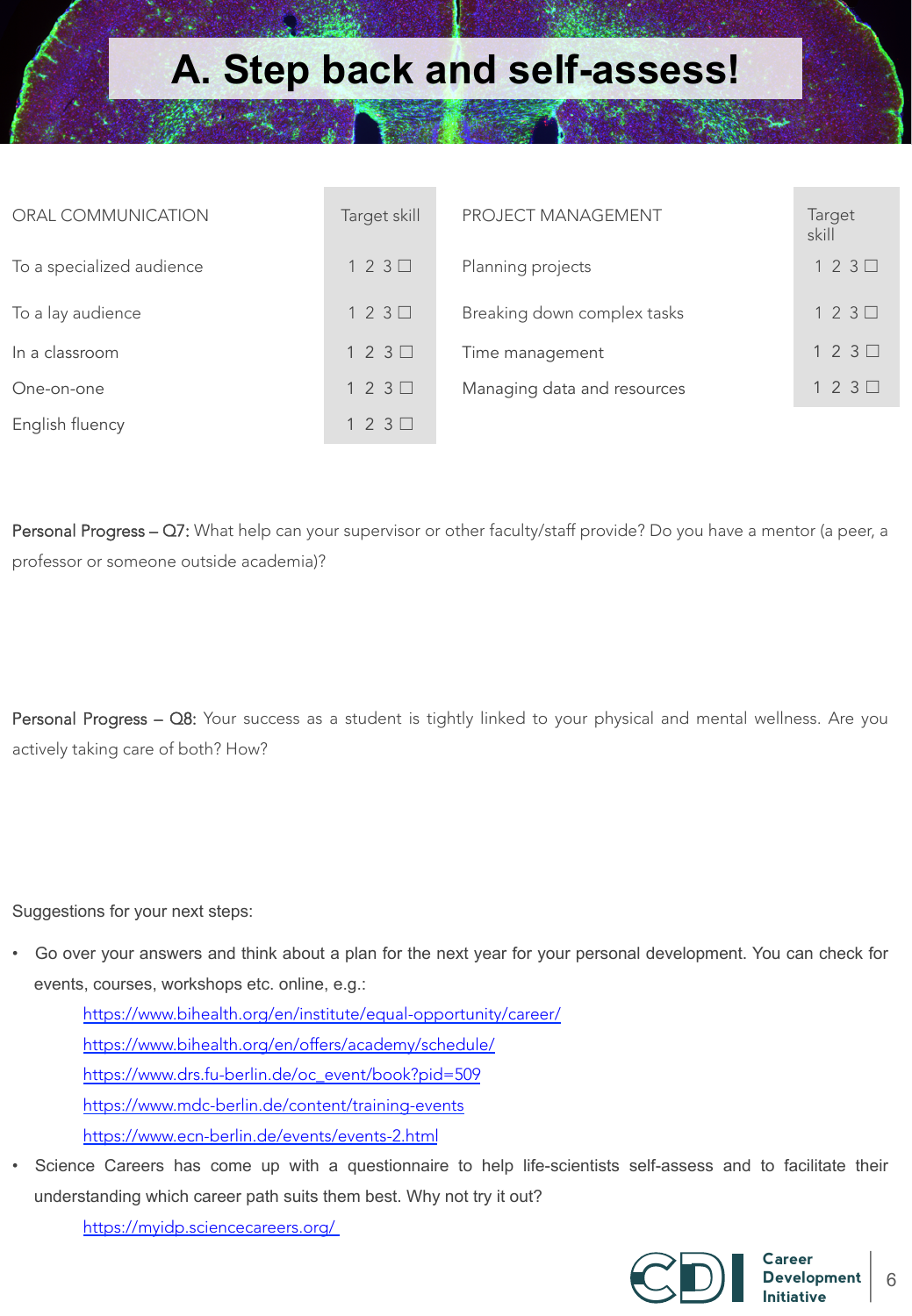

#### **Section B:** Your PhD Progress

**This section aims to help you get an overview of the progress of your PhD project and to serve as a guide when discussing with your supervisor(s).** 

PhD Progress - Q1: Who are your PhD supervisors, do you maintain sufficient communication with all of them?

PhD Progress - Q2: Do you feel supported by your supervisor(s) and do you have the impression they make enough time to approach your challenges (at least scientifically)?

PhD Progress – Q3: Do you think that the project is going at a pace and a direction that will allow you to graduate with the necessary publications within a reasonable timeline?

PhD Progress – Q4: How do you feel your project is progressing? How does this progress compare to your original proposal? In case your project is "risky", is there a back-up plan that is realistic alternative?

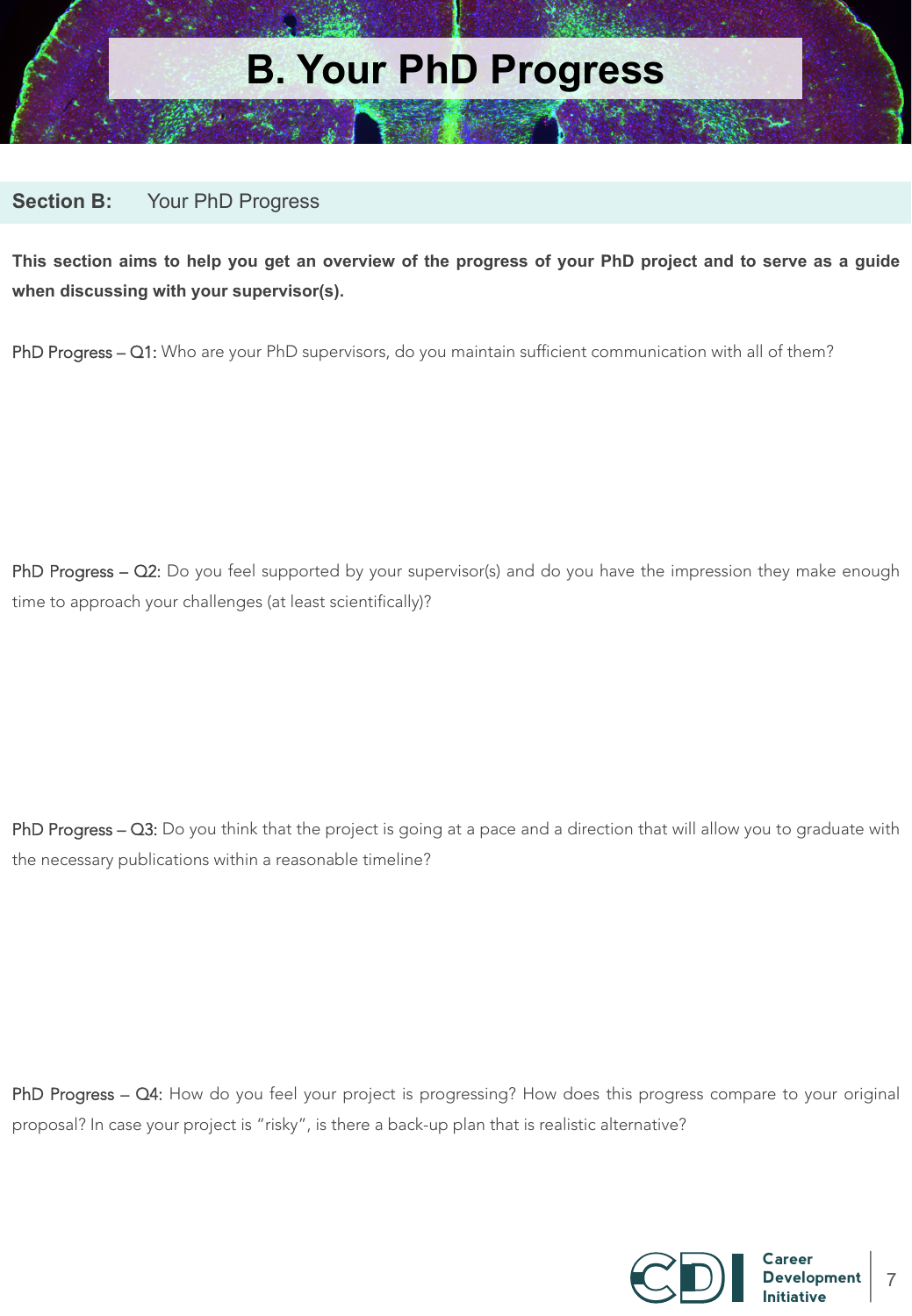# **B. Your PhD Progress**

PhD Progress – Q5: Specify any areas (scientific or soft-skills) in which you feel that you need help or additional training. Include any techniques you want to learn or skills you would like to develop.

PhD Progress - Q6: Describe any unusual or unanticipated challenges you have experienced this year in trying to accomplish your goals. What actions have you taken to meet these challenges?

PhD Progress - Q7: What requirements do you need to complete your PhD program (e.g. Medical Neurosciences) and what is your plan to fulfill them?

PhD Progress - Q8: . How are you funded? When does your funding run out? Have you figured out the next step for funding (contract prolongation, Abschluss-Stipendium, etc.)? Have you discussed your options with your supervisor?

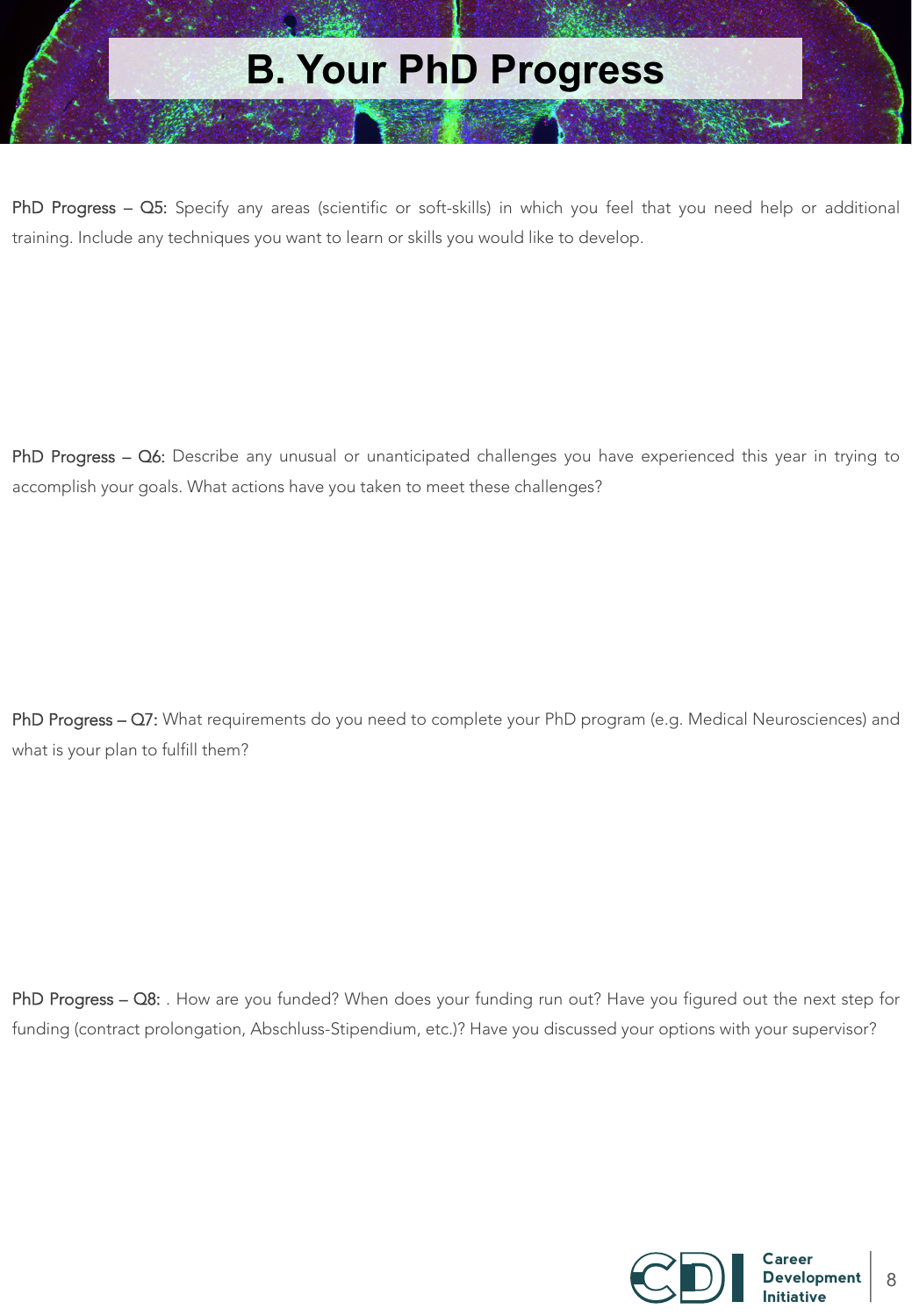## **B. Your PhD Progress**

PhD Progress – Q9: Many students find it useful to participate in additional training, teaching, conferences, outreach and other activities. List any involvement you have already or you are thinking about in the following areas (please explain what you hope to gain from any of the activities and experiences below and how they will help you reach your goals):

Academic coursework/training:

Teaching/mentoring:

Professional development:

Conference/retreat attendance:

Service/outreach:

PhD Progress - Q10: Do you need any help finding opportunities for further training or teaching?

PhD Progress - Q11: Are there courses you already took that you would highly recommend to other PhD students?

PhD Progress - Q12: What guidance would help you with your development and exploration of career options?

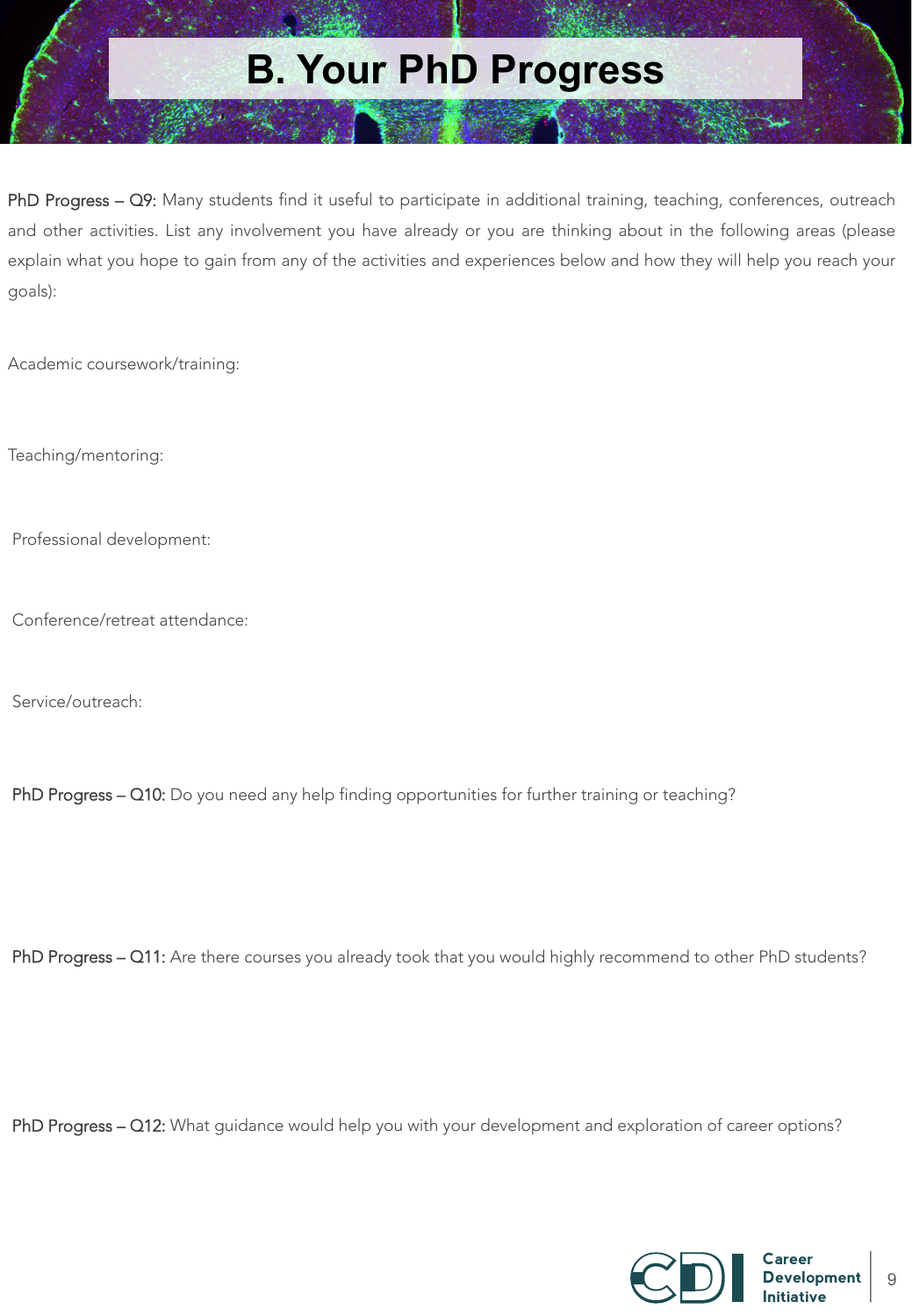### **C. Supervisor Feedback**

Section C: Supervisor feedback

Honest and open discussions between student and supervisor are an important part of PhD training. Fruitful feedback can help you to develop skills and to improve. You can ask your supervisor(s) to use these questions as a guide for a feedback discussion. The answers will help you to develop an action plan (section D) together with your supervisor(s).

Feedback - Q1: Does the student have access to opportunities that will help him/her to improve in experimental techniques? Could additional support be provided?

Feedback – Q2:. Is the project progressing? In case the project is "risky" in terms of results, is there a back-up plan?

Feedback – Q3: Is the student progressing in their understanding of the field of research? Is he/she able to answer questions, critically discuss data and put it into the context of the field?

Feedback – Q4: Is the student improving in terms of presentation and science communication skills? If not, what should the student particularly work on?

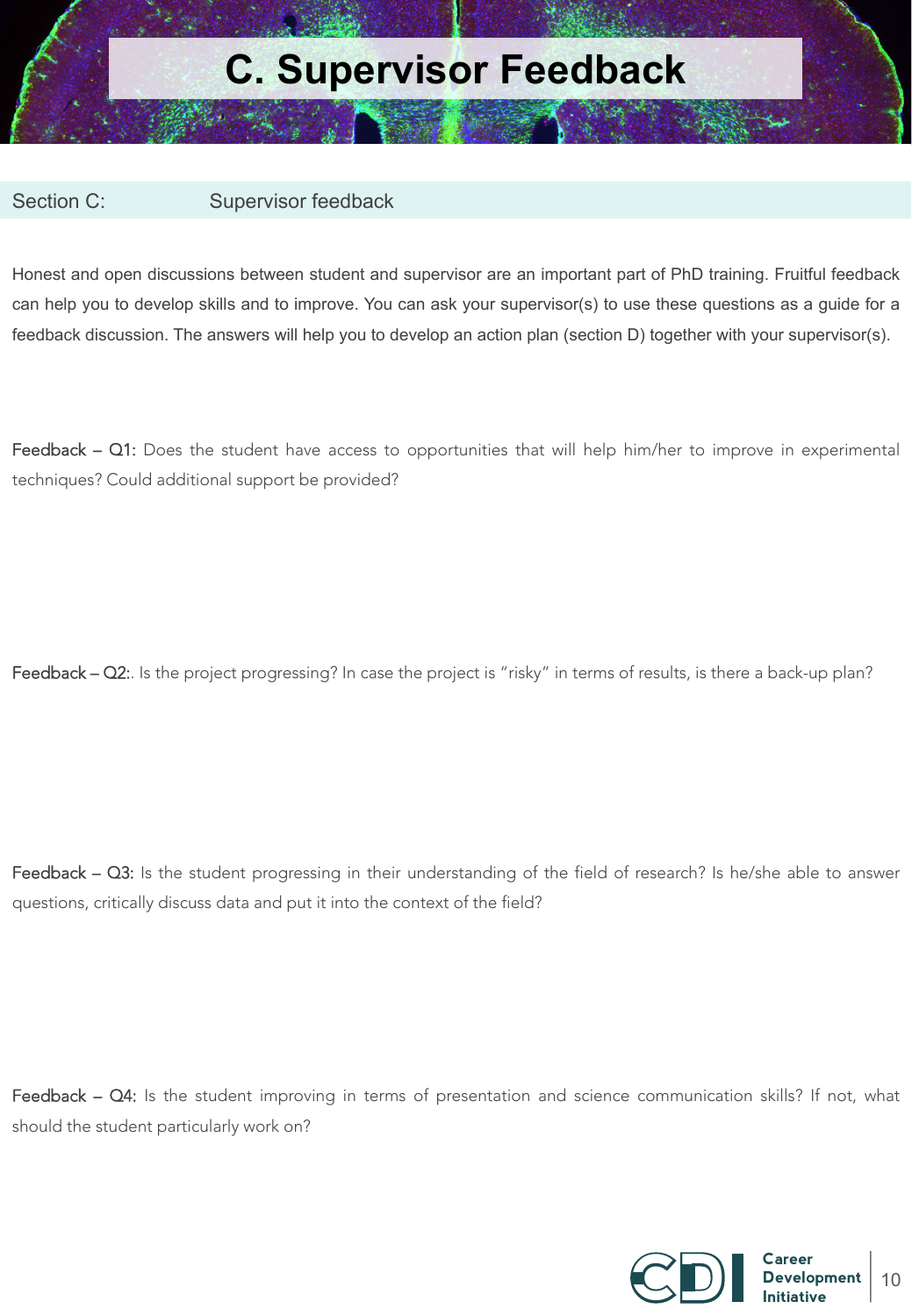

Feedback – Q5: Has the student participated in any conferences this year? Does the student need support with gaining such experience (e.g. funds, fedback, etc.)?

Feedback – Q6: Does the student get feedback and insight from other experts in the field?

Feedback – Q7: Do you think that the project is going at a pace and a direction that will allow the student to graduate with the necessary publications within a reasonable timeframe?

Feedback - Q8: What particular strengths does the student have (e.g. fast, meticulous, organized, friendly, creates a good atmosphere in the lab, knowledge of the field, etc.)?

Feedback - Q9: Are you satisfied with the work of the student in general? If not, what could your student do to improve and how could you support this effort?

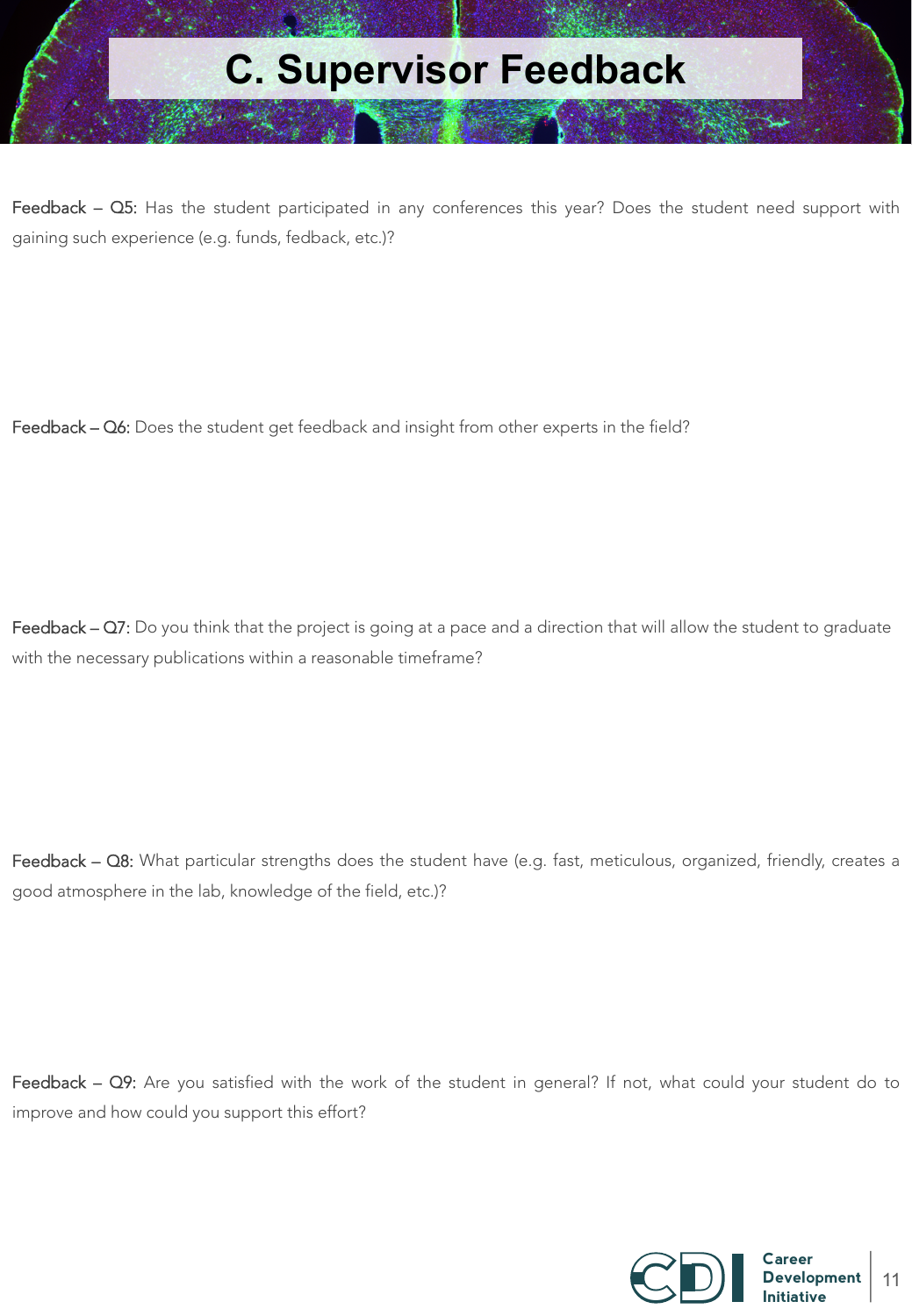## **C. Supervisor Feedback**

Feedback - Q10: Have you discussed with your student his/her career aspirations for the future?

Feedback – Q11: How could the student still improve? Please fill in the table below and discuss it with your student. Evaluate his/her strengths and weaknesses (1=weak, 3=strong) below relative to where you think a student should be at the end of their PhD studies, checking the boxes for skills that you would like the student to target in the coming year  $(\Box)$ .

| RESEARCH SKILLS & SCIENTIFIC<br><b>THINKING</b> | Target skill | LEADERSHIP/PERSONNEL<br><b>MANAGEMENT</b> | Target skill |
|-------------------------------------------------|--------------|-------------------------------------------|--------------|
| Broad-based knowledge of science                | $123\Box$    | Delegating; providing instruction         | $123\Box$    |
| Critical reading of scientific literature       | $123\Box$    | Providing constructive feedback           | 123          |
| Experimental design                             | $123\Box$    | Dealing with conflict                     | $123\Box$    |
| Interpretation of data                          | $123\Box$    | Leading and motivating others             | $123\Box$    |
| Statistical analysis                            | $123\Box$    | Serving as a role model                   | $123\Box$    |
| Creativity and innovative thinking              | $123\Box$    | Setting expectations                      | $123\Box$    |
|                                                 |              |                                           |              |

| WRITING                      | Target skill | PROFESSIONALISM/INTERPERSONAL<br><b>RELATIONSHIPS</b> | Target skill |
|------------------------------|--------------|-------------------------------------------------------|--------------|
| For a scientific publication | $123\Box$    | Identifying and seeking advice                        | $123\Box$    |
| For a research proposal      | $123\Box$    | Upholding commitments/deadlines                       | $123\Box$    |
| For a lay audience           | $123\Box$    | Maintaining positive relationships                    | $123\Box$    |
| Grammar/structure            | $123\Box$    | Approaching difficult conversations                   | $123\Box$    |
| Editing own writing          | $123\Box$    |                                                       |              |

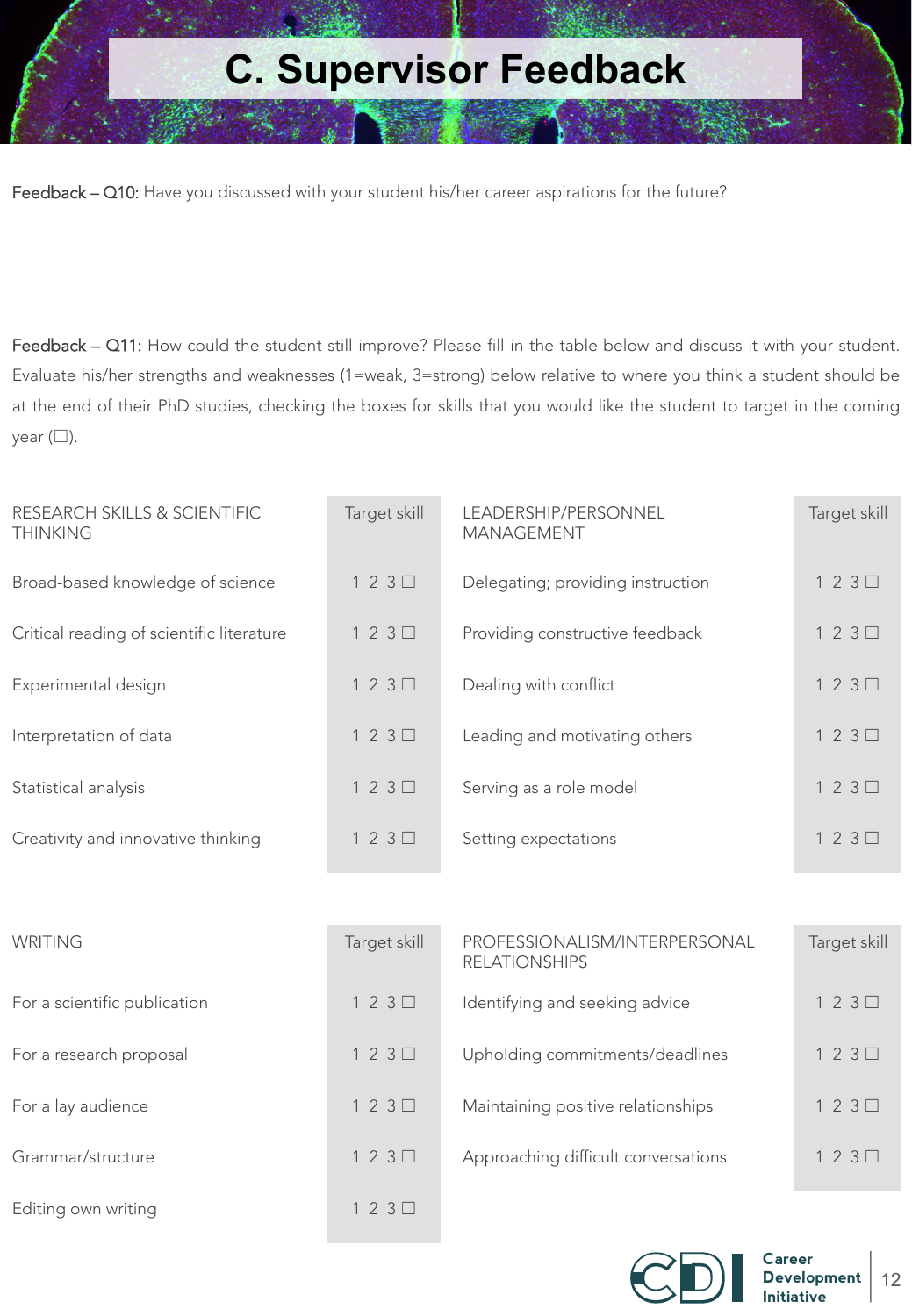# **C. Supervisor Feedback**

| ORAL COMMUNICATION        | Target skill | <b>PROJECT MANAGEMENT</b>   | Target skill |
|---------------------------|--------------|-----------------------------|--------------|
| To a specialized audience | $123\Box$    | Planning projects           | $123\Box$    |
| To a lay audience         | $123\Box$    | Breaking down complex tasks | $123\Box$    |
| In a classroom            | $123\Box$    | Time management             | $123\Box$    |
| One-on-one                | $123\Box$    | Managing data and resources | 123          |
| English fluency           | $123\Box$    |                             |              |